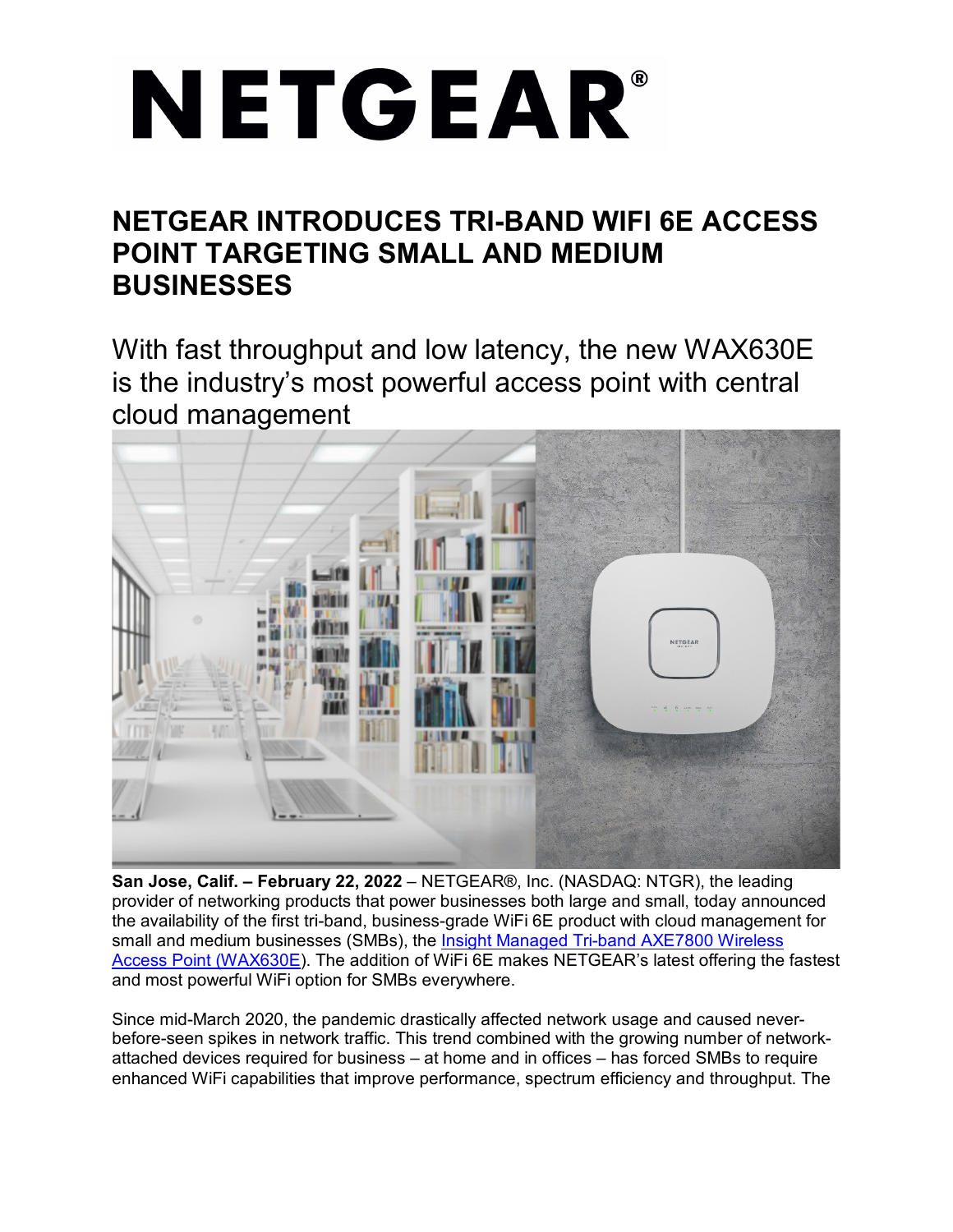WAX630E answers each of these demands by providing all the features and capabilities of WiFi 6 access points while supporting the new wider 6GHz WiFi band.

NETGEAR pioneered WiFi 6E technology for the smart, connected home with award-winning products such as the [Orbi™ Quad-band Mesh WiFi 6E System](https://www.netgear.com/home/wifi/mesh/rbke963/) (RBKE960 Series), as well as the Nighthawk **RAXE500** and [RAXE300](https://www.netgear.com/home/wifi/routers/raxe300/) routers. Now the company is helping to pave the way for a new generation of connectivity for small and medium businesses with WAX630E – ideally suited for the manufacturing, education, hospitality, municipality and retail sectors or any small business with limited IT staff.

"As applications that include 4K and 8K video streaming or virtual and augmented reality become more pervasive, businesses will need to at least double their WiFi connection speeds to support them," said Doug Cheung, Director of Product Line Management, SMB Wireless at NETGEAR. "WiFi 6E provides a wide open, fast superhighway to provide the required capacity and speed. The new WAX630E is the perfect onramp for SMBs."

The WAX630E features a tri-band design, enabling the latest WiFi 6E technologies. On both the 5GHz and 6GHz bands, the WAX630E can operate in the widest 160MHz WiFi channels. All three bands, 2.4GHz, 5GHz and 6GHz fully enable AX technologies such as MU-MIMO. Altogether, the WAX630E delivers an amazing aggregate throughput of 7.8Gbps, giving client devices on all three WiFi bands ultra-fast access to the internet and intranet.

For management effectiveness and efficiency, the WAX630E is managed by NETGEAR Insight which provides centralized, real-time cloud management and control, with no need for extra hardware. The management platform is backward compatible to WiFi 5 and WiFi 6 Insight managed access points.

#### **Security Redefined**

In an increasingly connected and digital business environment, security has never been more important for small business owners. In fact, [43% of cyberattacks](https://www.ntiva.com/blog/cyber-security-threats-why-hackers-target-small-businesses) target small businesses, forcing owners to place added emphasis on how they protect their sensitive data, financials and customer information. Furthermore, with remote work here to stay, equipping employees with reliable WiFi security both in the office and in the home is now imperative. To answer these needs, NETGEAR's new WAX630E access point provides enterprise-level security without the need for an enterprise budget. Business owners can easily configure and maintain the security of their network.

Other security benefits include:

- WPA3 for the highest level of WiFi connection security
- Eight individual wireless networks (SSIDs) can be used for administration, employees, guests and IoT devices (WiFi surveillance cameras, thermostats, door locks and sensors)
- Multiple VLANs for greater network separation and segregation between admin network, employee, visitor, HR, Finance, etc.

#### **Key Features:**

• **New 6GHz Band** –– WAX630E offers many features and capabilities of WiFi 6 access points, including higher performance, lower latency, and faster data rates and supports WiFi 6E on the new wider 6GHz WiFi band